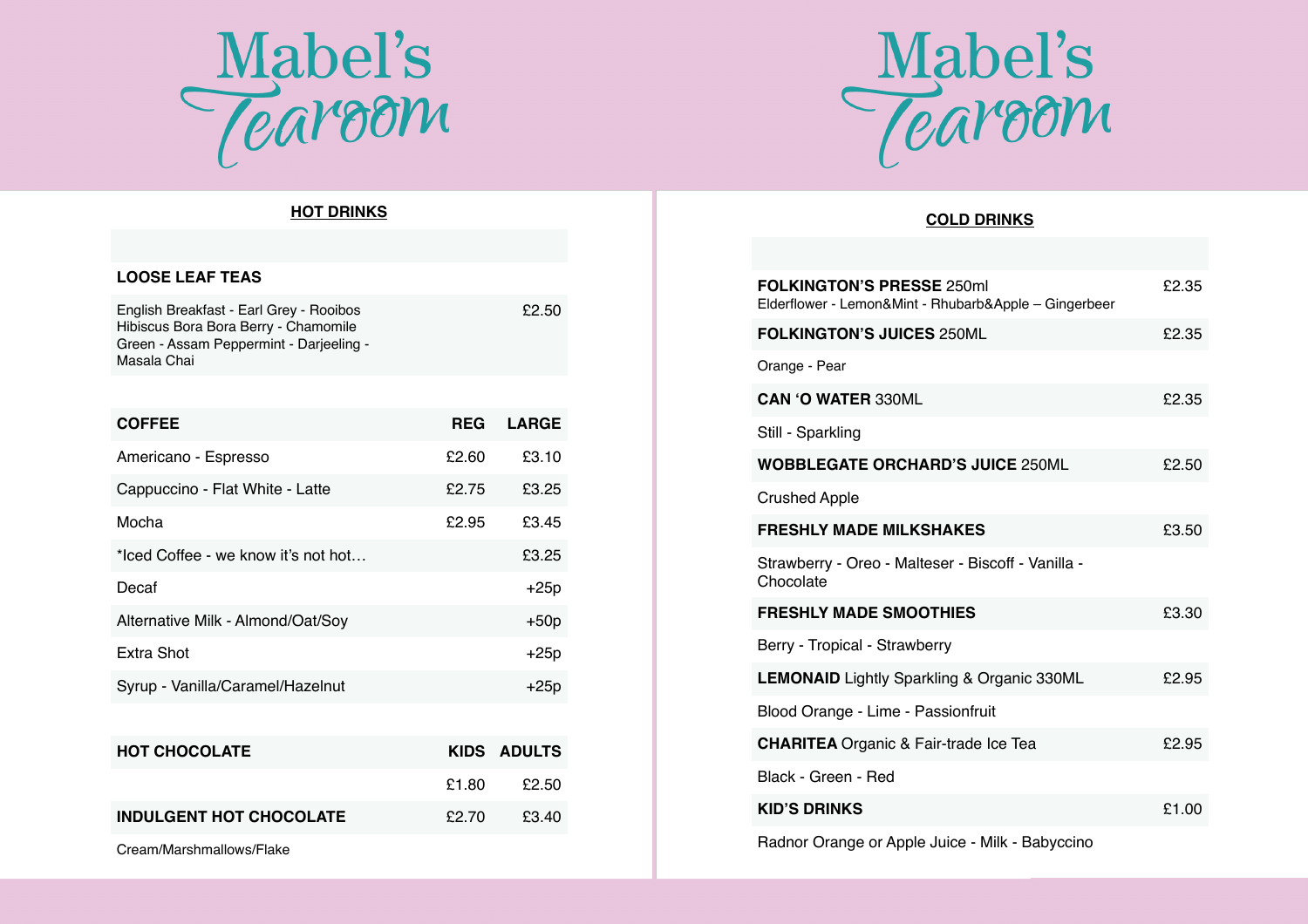

# **MAIN MEALS**

| AVAILABLE UNTIL 3PM                                         |       |              |
|-------------------------------------------------------------|-------|--------------|
| <b>FRESH HOMEMADE SOUP (GF)</b>                             |       | £5.25        |
| Served with Chunky Artisan Bread/Gluten free roll & butter  |       |              |
| <b>QUICHE</b> served with Rustic Coleslaw & Side Salad      |       | £7.30        |
| <b>QUICHE (GF)</b> served with Rustic Coleslaw & Side Salad |       | £7.50        |
| <b>LUXURY SALAD PLATE</b>                                   | MINI  | <b>LARGE</b> |
| A choice of 3 salads from our display fridge                | £5.25 | £7.50        |
|                                                             |       |              |

## **JACKET POTOES\*** served with Butter, Coleslaw & Side Salad

| Plain                           | £6.25 |
|---------------------------------|-------|
| Cheese                          | £6.50 |
| Egg Mayonnaise                  | £6.50 |
| <b>Baked Beans</b>              | £6.95 |
| Tuna Sweetcorn                  | £6.95 |
| Chicken Mayonnaise/Brie & Bacon | £7.25 |
| *SERVED BETWEEN 12 - 2PM ONLY   |       |

### **SANDWICHES OR TOASTIES** served on Artisan Bread&Side Salad

| Mature Cheddar/Luxury Ham/Egg Mayo/Tuna Sweetcorn | £5.00 |
|---------------------------------------------------|-------|
| Chicken Mayo/Cheddar&Chutney/Cheddar&Pesto/Brie   | £5.25 |
| Brie&Cranberry/Cheddar&Coleslaw/Cheddar/          | £5.50 |
| Tomato&Red Onion/Ham&Cheddar                      |       |
| Brie&Bacon                                        | £5.75 |

# Gluten Free & Vegan Options Available

#### **EXTRAS**

| Pesto - Mayo - Cucumber - Cranberry - Mustard<br>Red Onion - Tomato - Chutney | $+25p$ |
|-------------------------------------------------------------------------------|--------|
| Bacon - Chicken Mayo - Ham - Cheese - Coleslaw - Brie                         | $+50p$ |



# **ALCOHOLIC BEVERAGES**

| <b>DOZY PHEASANT BREWING CO.</b><br>Small batch nano-brewery in the heart of Mid Sussex |       |
|-----------------------------------------------------------------------------------------|-------|
| <b>APHRODITE APA 330ML 5% abv</b><br>American Pale Ale                                  | £3.95 |
| <b>BOUDICCA ESB 330ML 6.4% abv</b>                                                      | £3.95 |
| CRAFT CIDER* 330ML 5.1% abv                                                             | £3.95 |
| TRADITIONAL CRAFT MEAD* 330ML 5.1% abv<br>Made from locally sourced honey               | £4.25 |
| *These items are seasonal                                                               |       |
| <b>TOTSI SPARKLING WINE 200ML 11% abv</b><br>Italian Style Prosecco                     | £4.95 |